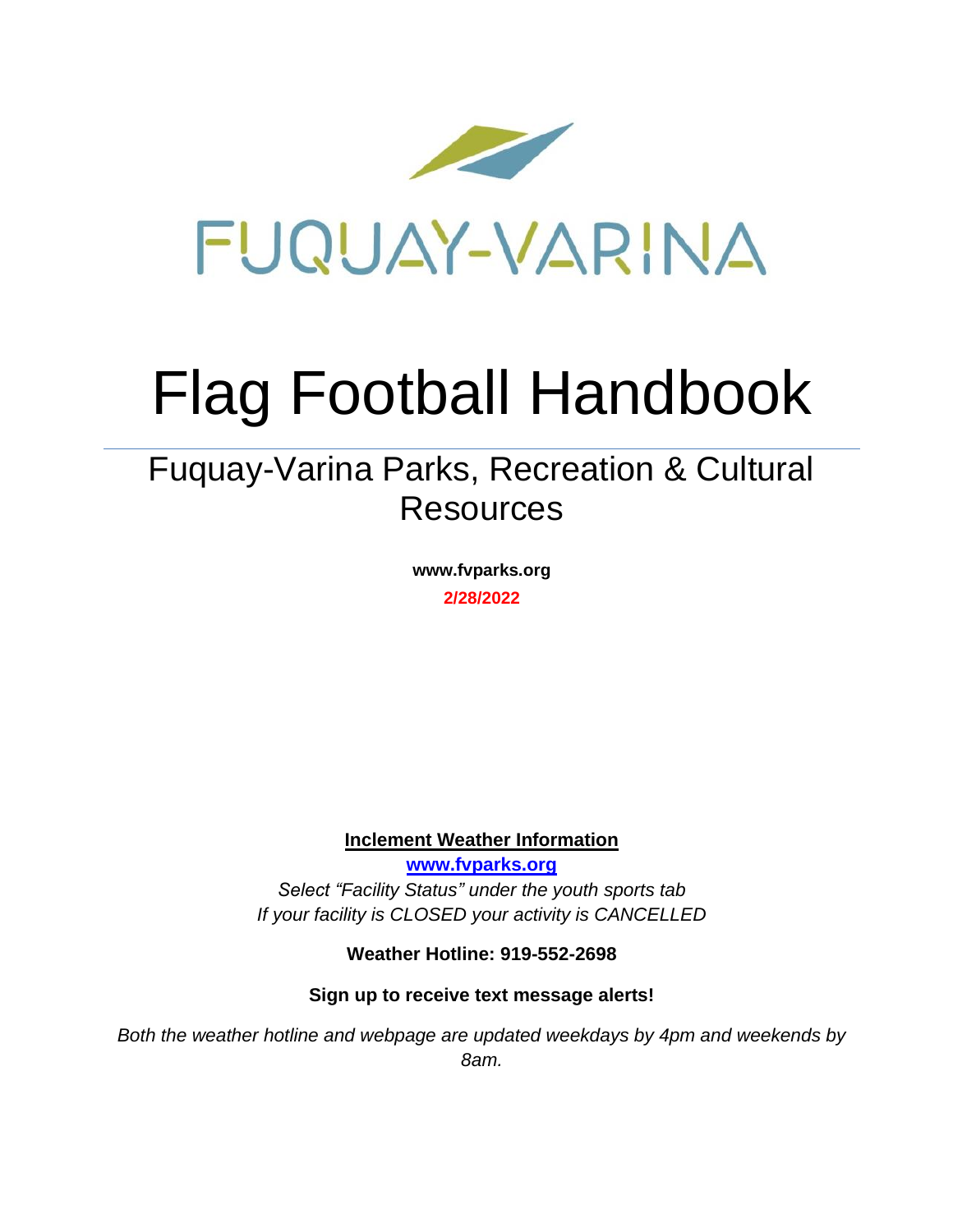# **Mission**

To provide diverse recreational opportunities and facilities that enhance social development and community well-being through welcoming parks, public spaces, facilities, organized activities, cultural resources, and special events.

# **Vision**

Participation in youth sports provides children with an opportunity to gain many valuable life skills and develop an appreciation for physical fitness, all of which can lead to a lifetime of healthy activity.

This can only occur, though, when organized sports programs are designed and administered to ensure a safe, positive, fair and fun environment for everyone.

# **Philosophy**

- Provide a safe and positive environment for youth to participate in sports programs.
- Provide each child with the opportunity to play regardless of skill level.
- Teach participants the skills and fundamentals of the sport they are participating in.
- Encourage sportsmanship, team-play and leadership
- Winning is *not* the ultimate goal; giving your best effort and displaying sportsmanship no matter the outcome is! Losing is not failure, it's a chance to learn and develop your skills and character.

# **I. General Information**

- a. The Town of Fuquay-Varina's youth flag football league is administered through Fuquay-Varina Parks, Recreation and Cultural Resources Department will focus on providing a recreational, fun, safe option for players to learn and enjoy the game of flag football. Good sportsmanship and skill development should be the main goal of all coaches. Winning is secondary to having fun and learning the game.
- b. All rule interpretations will be administered by the Fuquay-Varina Parks, Recreation & Cultural Resources Department (FVPRCRD).
- c. All team activities must be supervised by an approved head or assistant coach.
- d. No unsanctioned activities are permitted. Unsanctioned activities include practices held away from town owned/leased property; practices/activities held outside of the team's schedule provided by FVPRCRD.
- e. All who wish to participate in Fuquay-Varina Parks, Recreation and Cultural Resources Athletic Programs must register and pay the registration fee prior to being assigned a team and participating in the program.

# **II. Coaches and Assistant Coaches**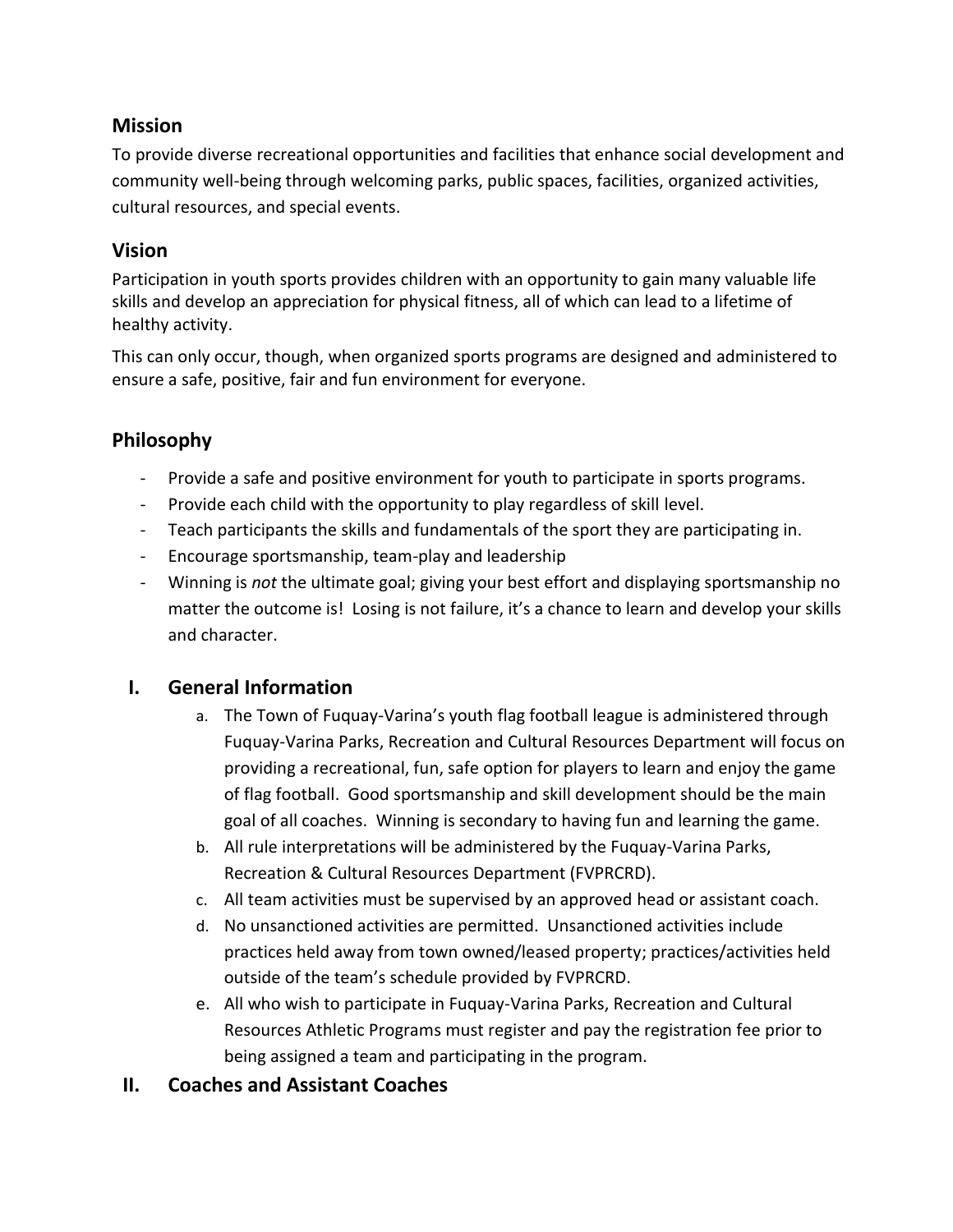- a. No team shall have more than three (3) coaches. They are designated as Head Coach and two (2) Assistant Coaches.
- b. Head coach appointments are to be made by the Recreation Department for one (1) season. All coaches will be evaluated following each season. This evaluation will be used to determine whether or not he/she will be invited back to represent a team in the future.
- c. All coaches are required to submit a formal application and background check. The background checks are subject to approval of the Parks, Recreation & Cultural Resources Department.
- d. All Assistant Coaches may be selected by the Head Coach after the teams have been determined, pending approval of the Recreation Department. Assistant Coaches must submit a formal application and background check.
- e. All coaches must understand and agree to carry out the duties, responsibilities, policies, and philosophies as established by the Town of Fuquay-Varina Parks, Recreation & Cultural Resources Department. All coaches must be approved by the Recreation Department. Any coach not carrying out these duties and responsibilities will be subject to dismissal.
- f. Head Coaches are required to hold a preseason parent meeting to discuss rules, conduct, responsibilities, etc.
- g. Coaches should always keep in mind they are setting examples in sportsmanship and fair play and should conduct themselves accordingly at all times.
- h. Only the Head Coach and their Assistants will be allowed on the sideline/field of play during the playing of an official game.
- i. Only the head coach may confer with officials during the play of a regulation game. Any assistant coaches who approach an official on field during play may be removed from the game.
- j. Coaches are responsible for reporting players who have dropped from their team. If a spot opens FVPRCRD will fill the opening with the next player available on the wait list. If no players are on the waitlist the roster spot will remain open.
- k. All coaches must wear their FVPRCRD issued coaches shirts and wristbands to all team activities. No coach will be permitted on the sideline that is not in uniform.
- l. Coaches are responsible for leaving the field area clean after their game. Please pick up any trash, equipment or items before leaving.
- m. Coaches must remain on the sideline unless the age specific rules state otherwise.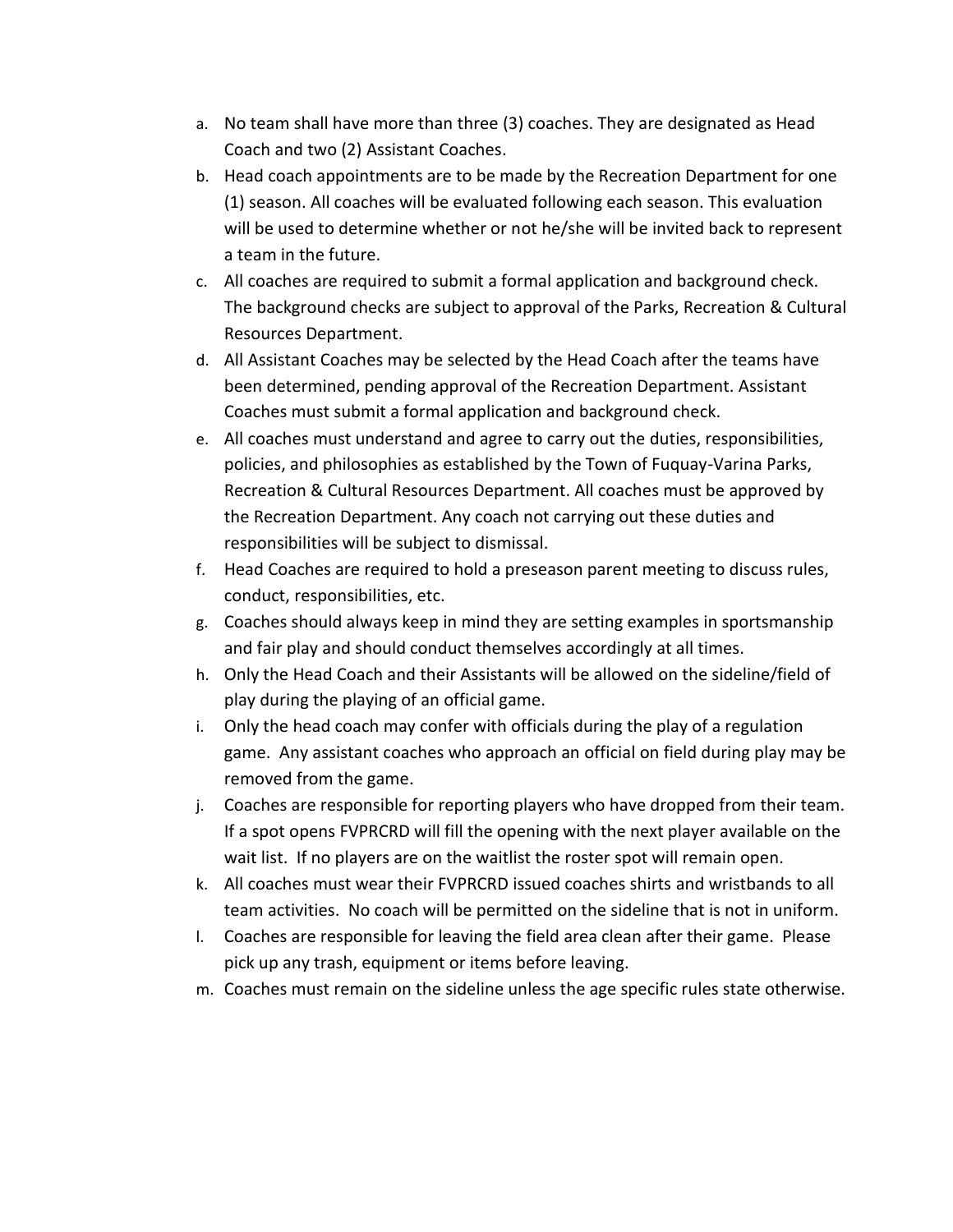#### **III. Communication**

a. **24 HOUR RULE:** Parents sometimes disagree with a coach's decision or coaching style, especially when it involves their child. Parents must understand that the coach does not represent a player, but the entire team and must make decisions from the team perspective first and foremost. For parents, it is important to separate their child's sports development from game emotions. For this reason, we have adopted the "24 HOUR RULE," which simply states that the coach will not discuss game situations until at least 24 hours after the game. This rule helps to move the discussion away from the presence of the players and allows all parties to have time to put things in perspective and cool off if necessary. This rule also applies to coaches and parents contacting the recreation department.

#### **Contact Info:** *Primary Contact – Sid Peterson*

**Adam Hairr**, Athletic Program Administrator **Trey Baggett**, Athletic Program Specialist Office: 919-753-1033 Office: 919-753-1866 [ahairr@fuquay-varina.org](mailto:ahairr@fuquay-varina.org) that the understanding the set of the set of the set of the set of the set of the set o

**Thomas DeGruchy,** Athletic Program Specialist **Sid Peterson,** Athletic Program Specialist Office: 919-753-1867 Office: 919-552-1439 [tdegruchy@fuquay-varina.org](mailto:tdegruchy@fuquay-varina.org) [speterson@fuquay-varina.org](mailto:speterson@fuquay-varina.org)

Office: 919-552-1430 **Administration Offices** [info@fvparks.org](mailto:info@fvparks.org) Office: 919-552-9140

**Fuquay-Varina Community Center Parks, Recreation and Cultural Resources**

# **IV. Weather Updates**

- a. Decisions are made weekdays by 4pm and weekends by 8am or as status changes. Once the decision is made, FVPRCRD will email coaches so that they can communicate with their parents any changes. You can also check for updates by visiting www.fvparks.org and selecting 'Field Status' icon. If your facility is listed as "CLOSED" then your activity is cancelled. Coaches and families may also check the town's **weather hotline by dialing 919-552-2698**.
- b. An attempt will be made to reschedule all games that are cancelled due to inclement weather. If space/time allows, rained out practices may be rescheduled at the discretion of the FVPRCRD. Coaches may not request to change game times once schedule has been posted.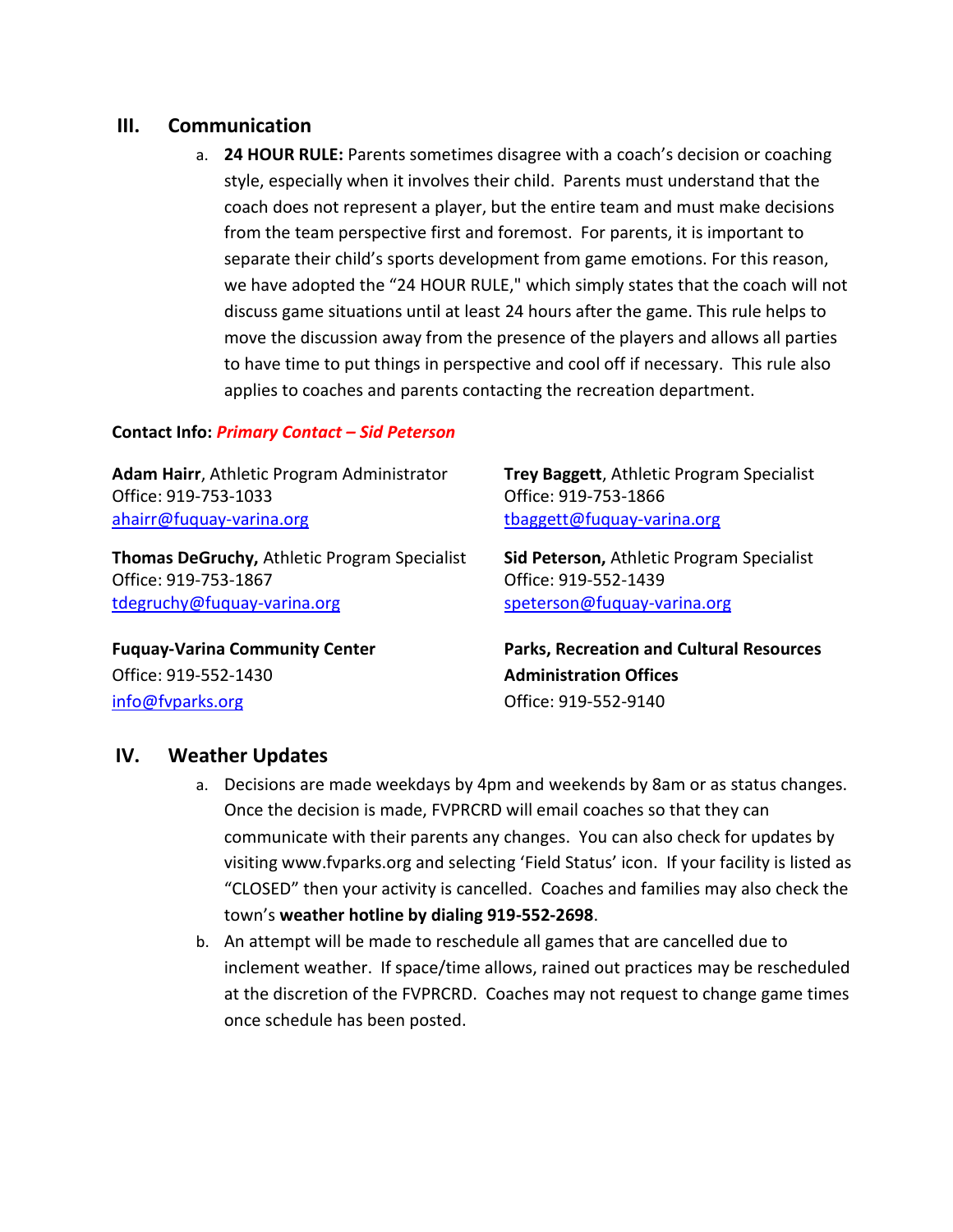#### **Text Message Alert Sign-up Instructions**

- 1. Go to FVPARKS.ORG
- 2. Either:
	- $\circ$  Hover your mouse over the "Sports" tab, which will bring down a list of links. From there, you will find the "Alerts from PRCR" link on the left-hand side; click the link to go to the Alerts page.
	- o Or click the "Sports" tab, which will take you to the main sports page. From there, you will find and click the link labeled "Alerts from PRCR".
- 3. You will then be directed to the Fuquay-Varina Alert Center. Find the link in the grey box labeled **"Notify Me ®"**
- 4. Click the "Notify Me" link. (To subscribe to text and/or email alerts.)
- 5. Type your email address in the box labeled "Email Address" and click the button labeled "Sign In".
- 6. For text message alerts, check the 2nd box that reads *"I would like to be able to receive text messages on my mobile phone"* and type your desired phone number in the box provided. Click save before continuing.
- 7. Underneath the Alert Center there are two icons beside PRCR Alerts:  $\blacksquare$  &  $\blacksquare$ 
	- $\circ$  To subscribe or unsubscribe, you must click the Mobile phone icon,  $\Box$  beside PRCR Alerts. Once completed there will be a green check mark on the icon, which will look like:  $\Box$

You will receive a text message asking to receive text alerts from PRCR. Reply **"Y"** to opt into the service. Once you reply "Y" you will receive a text confirming that you are signed up to receive text alerts.

# **V. Uniforms and Equipment**

- a. Shirts will be provided by the FVPRCRD. Parents may be required to purchase additional equipment.
- b. Teams shall NOT alter the uniforms that are distributed to players in any manner (including adding names to shirts, cutting sleeves, changing colors). Parents will be responsible for the cost of replacing a modified uniform.
- c. All players participating in flag football are expected to wear a mouthpiece. The town will provide one mouthpiece for each player, but players may purchase their own.
- d. All players must wear a flag belt, provided by FVPRCRD, at all times during play on the field.
- e. No jewelry, including earrings, shall be worn by any player. Hair clips must be soft, elastic ties and may not be metal/plastic.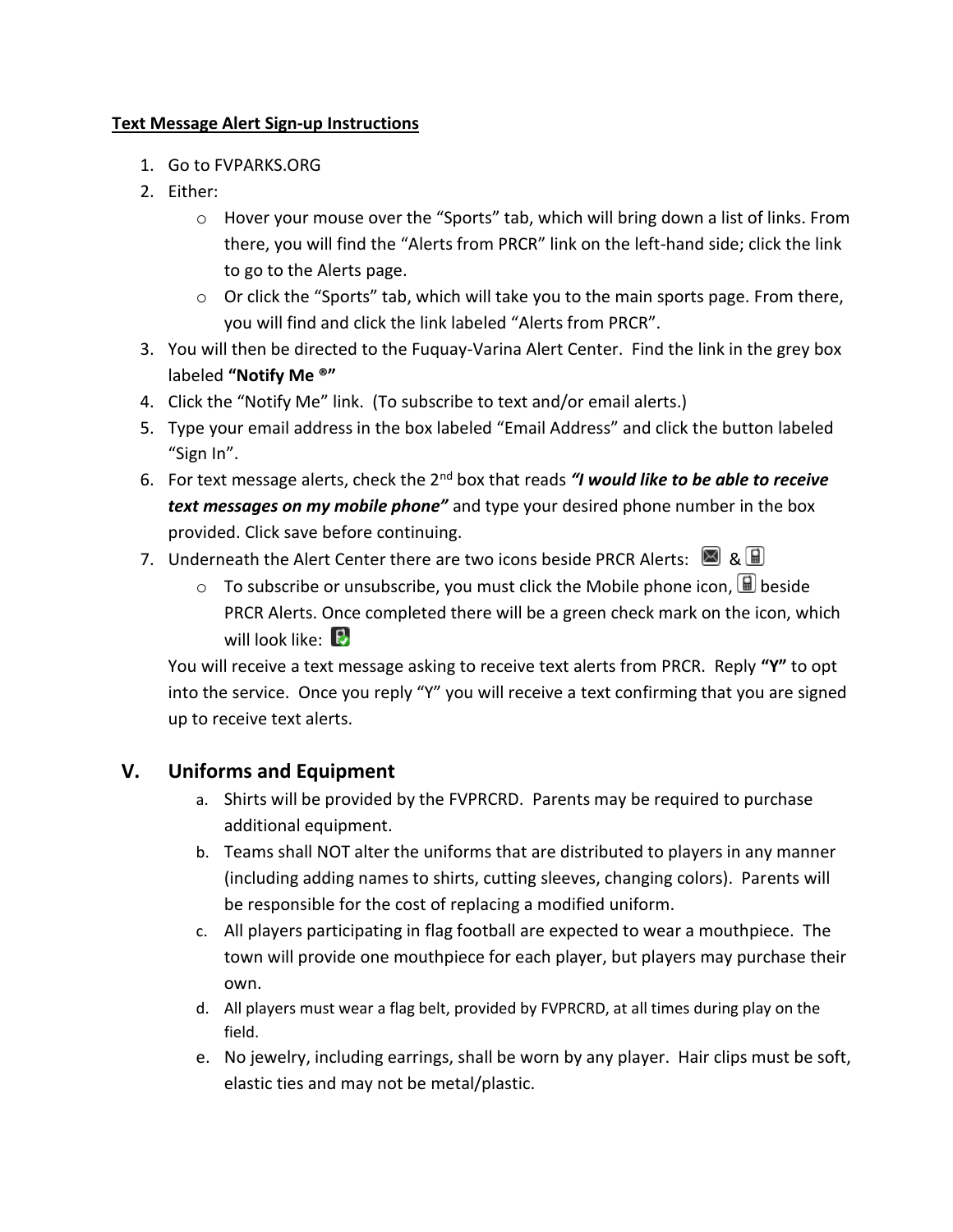- f. Coaches will be issued a shirt and wristband that must be worn to all practices and games. Once a coach has been approved (both assistant and head) they may come by the Community Center and pick up their shirt and wristband.
- g. Equipment bags will be set out for practices and games. Bags will have footballs, flags, pinnies and cones. These bags should be left at the fields and a member of the athletics staff will collect them at the end of each day. If the bags are short equipment, please notify a member of the staff so they can ensure teams have adequate equipment.
- h. No metal cleats are allowed.
- i. All players must wear solid black pants or shorts. No pin stripes or different colors.
- j. Uniforms must be the outermost garment worn during play. Uniforms must be tucked in.

# **VI. Player Draft**

The vision of the Town of Fuquay-Varina's Sports division is to provide fair programming where fun, safety, sportsmanship and teamwork are emphasized. In an effort to provide balanced teams, the Recreation Department has established draft rules. All coaches must agree to follow the listed draft format and agree to be honest, fair and act in good faith to provide the best experience for all players and families. Coaches may not collude, conspire or attempt to manipulate the draft in order to benefit themselves or a small group of individuals.

- a. **CONFIDENTIAL:** The Draft, including Skills Evaluation results, player draft order and trades, is kept completely confidential. Each individual attending the draft is responsible for maintaining confidentiality of the draft and draft materials.
- b. **ADMINISTRATION:** The player draft shall take place following player assessments. The Athletic Program Administrator, or designated staff, will supervise the placement.
- c. **NON-GRADED PLAYERS:** Players who do not have skills evaluation grades will not be drafted and will be assigned at random after all eligible players have been drafted. These players will be placed on a team by the Athletic Program Administrator or designated staff. Draft will continue until all rosters are full.
- d. **DRAFT ORDER:** Draft order shall be determined by draw; **Draft format will be a snake draft.** Draft picks will be selected by grade range. Coaches must select a player from the designated grade range if available. Once all players have been selected from that grade range the draft will continue to follow the snake moving on to the next grade range of players. (Example, all A players must be selected before moving on to draft B players, etc...)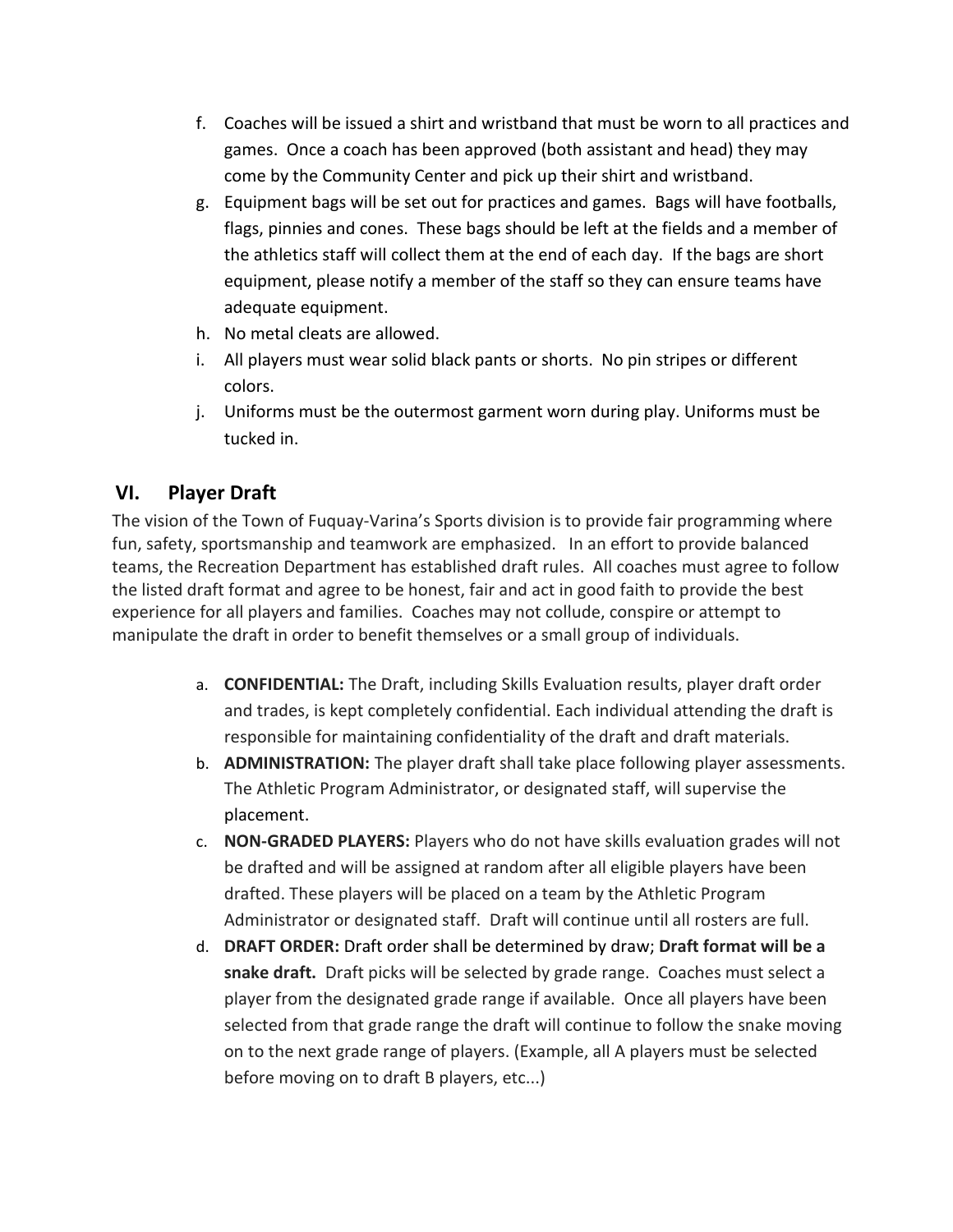- e. **COACH/CHILD SELECTIONS:** Head Coaches with children will select their child(ren) as their first pick of their child's qualifying round. Coaches with multiple children in the same division will select the first child as listed above. The second child and subsequent children will be selected first in their qualifying round. If the children are listed in the same qualifying round, they will be consecutive picks. See selecting siblings below.
	- i. Head Coaches whose child(ren) does not attend evaluations will be required to select his/her child with their first pick in the draft.
- f. **SIBLINGS:** Brothers and sisters in the same age group will be placed on the same team. Coaches who select siblings will select the first sibling in their qualifying round and the second sibling with the first pick of the second child's qualifying round. If both siblings are listed in the same qualifying round, they will be consecutive picks. (Example – sibling 1 is rated an A and sibling 2 is rated a B. The coach will select the first sibling 1 in the A round and sibling 2 will be the coach's first pick in the B round. If siblings 1 and 2 are both A players; when the coach selects sibling 1, sibling 2 will be the coach's automatic next pick.)
- g. **AVAILABILITY:** Coaches shall not pass up a player selection choice as long as selections are available to fill vacant positions.
- h. **PLAYER REQUESTS:** All player requests will not be considered in the draft unless there is a special circumstance that has been submitted to the Athletic Program Administrator prior to the draft. Any children that must be paired together for transportation purposes will be drafted in the same manner as siblings (see selecting siblings in rule F).
- i. **TIME:** Coaches have one (1) minute to make their selection. Once one (1) minute has passed and a selection has not been made, the Athletic Program Administrator or designated staff member will assign a player from the current round to the coach's team.
- j. **TRADES:** At the conclusion of the draft, the draft administrator will open the floor to player trades. All trades must be finalized before coaches leave the draft room. Once the coaches leave the draft room, rosters are final. All trades must be approved by the Draft administrator or designated staff member. A player must be traded for another player with the same skill level grade (example; an A player cannot be traded for a C player). Coaches may make no more than two (2) trades. Players who do not have a draft grade are not eligible for trade. Any further changes made after the draft must be requested in writing and receive special approval from the Athletic Program Administrator.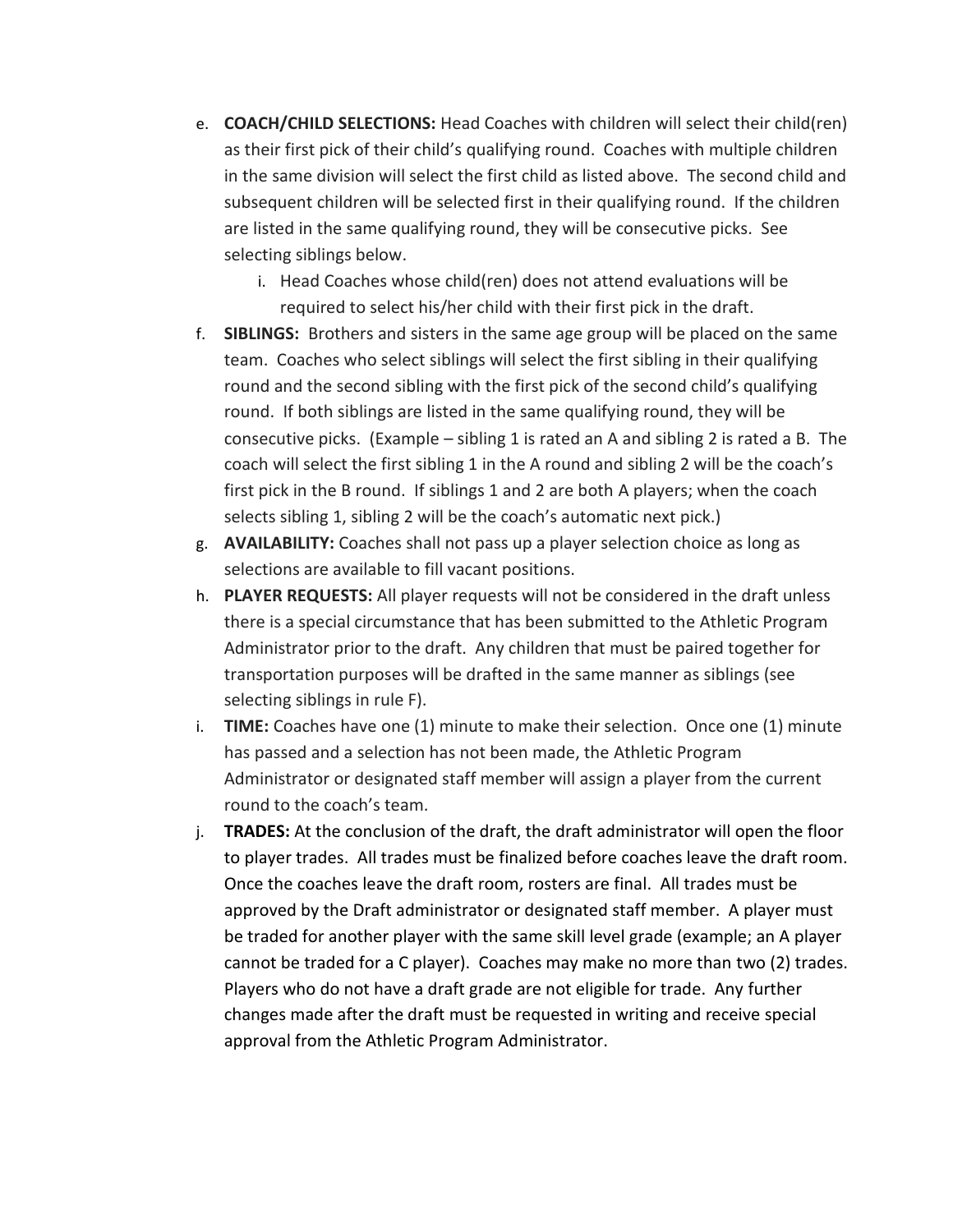#### **VII. Playing Rules**

#### a. **All Divisions**

- i. Field size will be 80yds by 30yds.
- ii. Games will consist of 2-25-minute halves with a 5-minute half time. A fiveminute half time will begin at the 25-minute mark.
	- 1. **Regular Season**: If at the end of the regulation clock the game is tied, said game will be recorded as a tie.
	- 2. **Playoffs**: If at the end of the regulation clock the game is tied, teams will play a college style overtime until a winner is reached following the rules below:
		- a. Each period consists of one possession for each team, the order of which is decided by a pre-overtime coin toss.
		- b. Each possession starts at the defenses 20-yard line and teams will have 4 downs in which to advance the ball into the endzone. Teams may then elect to go for a 1- or 2-point conversion.
		- c. If the game is still tied at the end of an overtime period, subsequent overtime periods will be played until a winner is reached.
		- d. After each period, the order of possession flips. If you had the ball first in one period, you have it second in the next.
		- e. Starting in the third period, teams can no longer attempt a 1-point conversion and must attempt a 2-point conversion.
- iii. Each team will have one, one (1) minute time out per half.
- iv. Games must be played with a minimum number of players. Any team that does not have the minimum number of players required to play will forfeit the game. If this occurs, we encourage teams to share players in order to scrimmage.
- v. 6U-12U 3 players minimum must line up on the line of scrimmage; 3 players maximum allowed in the backfield.
- vi. Every child must play at least half of every game. Coaches who do not meet their minimum playing time requirements will receive a warning for the  $1<sup>st</sup>$  offense and suspended for three (3) games for any subsequent offenses. More than 2 violations of playing time minimums may result in expulsion from the program.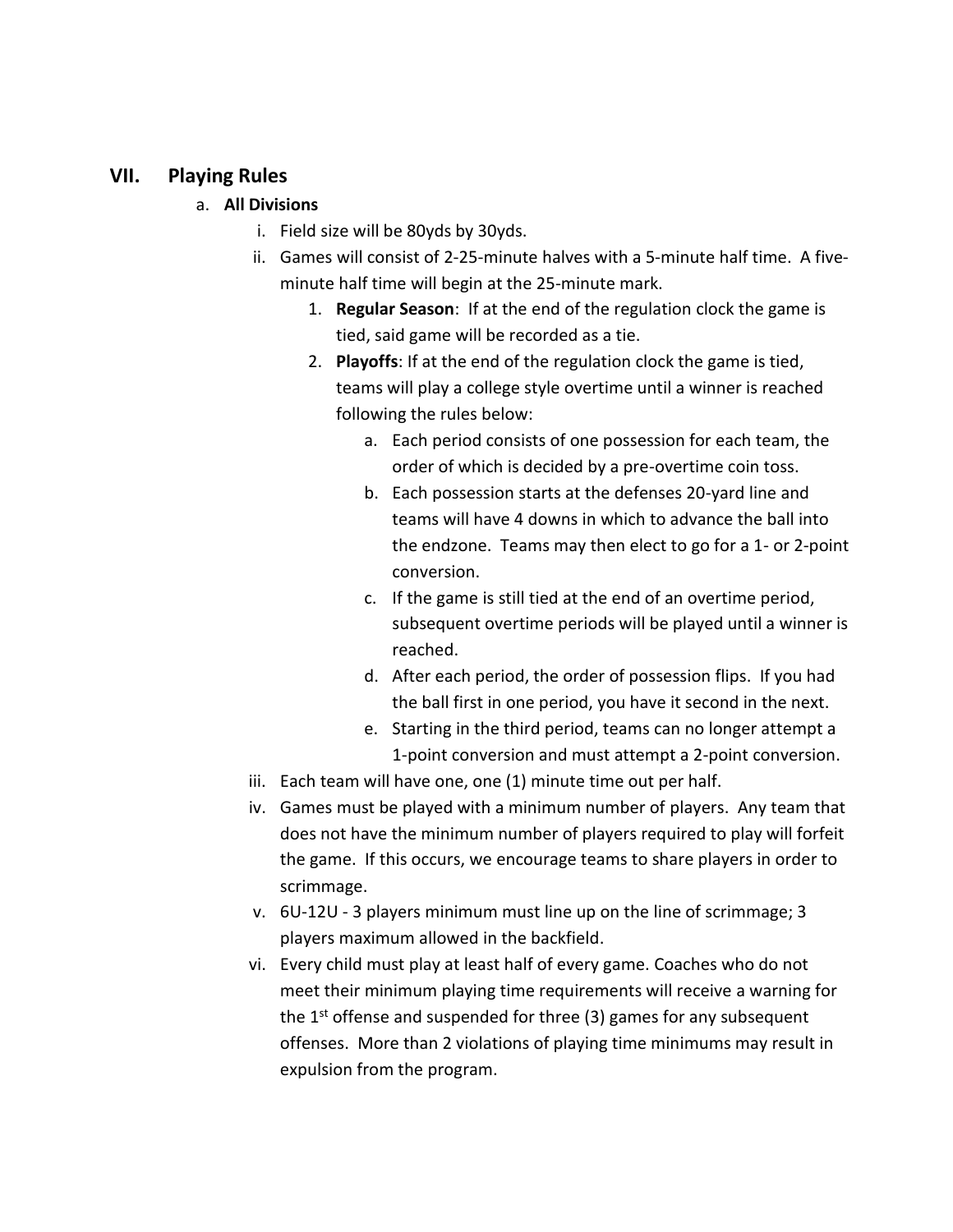- vii. Player substitutions may be made at any dead ball. Any number of players may be substituted.
- viii. If a player is hurt during a play, the player must leave the field for at least 1 play.
- ix. The quarterback is eligible to advance the ball.
- x. All games will be with a minimum of one (1) official.

#### 1. **Starting the Game**

- a. The game begins with a coin toss. A coach and two players from each team will meet in the center of the field with the official for the coin toss. Visiting team calls. At the start of the second half, the team which did not start the game with the ball will begin the 2nd half with the ball. The ball is placed at the 10-yard line to start the game.
- b. Each team will have four downs to advance the ball into the next zone or score a touchdown.
- c. Once the teams enter the next zone, a new series of downs begins.
- d. If a team fails to advance the ball into the next zone, they lose possession. The opposing team takes over at the point of the dead ball and begins its series of downs.
- e. At the conclusion of each down, the ball will be placed where the play ends, between the hash marks.

#### 2. **Dead Ball**

- a. The ball will be considered dead and the play over under the following conditions:
	- i. Flag pull (the whole belt will be pulled off).
	- ii. Player steps or lands out of bounds.
	- iii. The flag belt falls off the ball carriers' belt.
	- iv. Ball contacts the ground for any reason (ball is spotted where it hits the ground).
	- v. Offside on a defensive player or false start on the offense (does not result in a loss of down).

# 3. **Defense**

- a. The defense is to stand at least three yards off the ball.
- b. Defense cannot line directly over the center.
- c. Stripping the ball from an offensive player is not allowed. Players must pull flags only.
- d. All players must stand in a 2-point stance, 3 point stance not allowed (for safety reasons).
- e. Diving and tackling is not permissible in attempts to pull a flag. No player should leave their feet; either as an attempt to pull flags or as a ball carrier avoiding having flags pulled. Block with soft hands.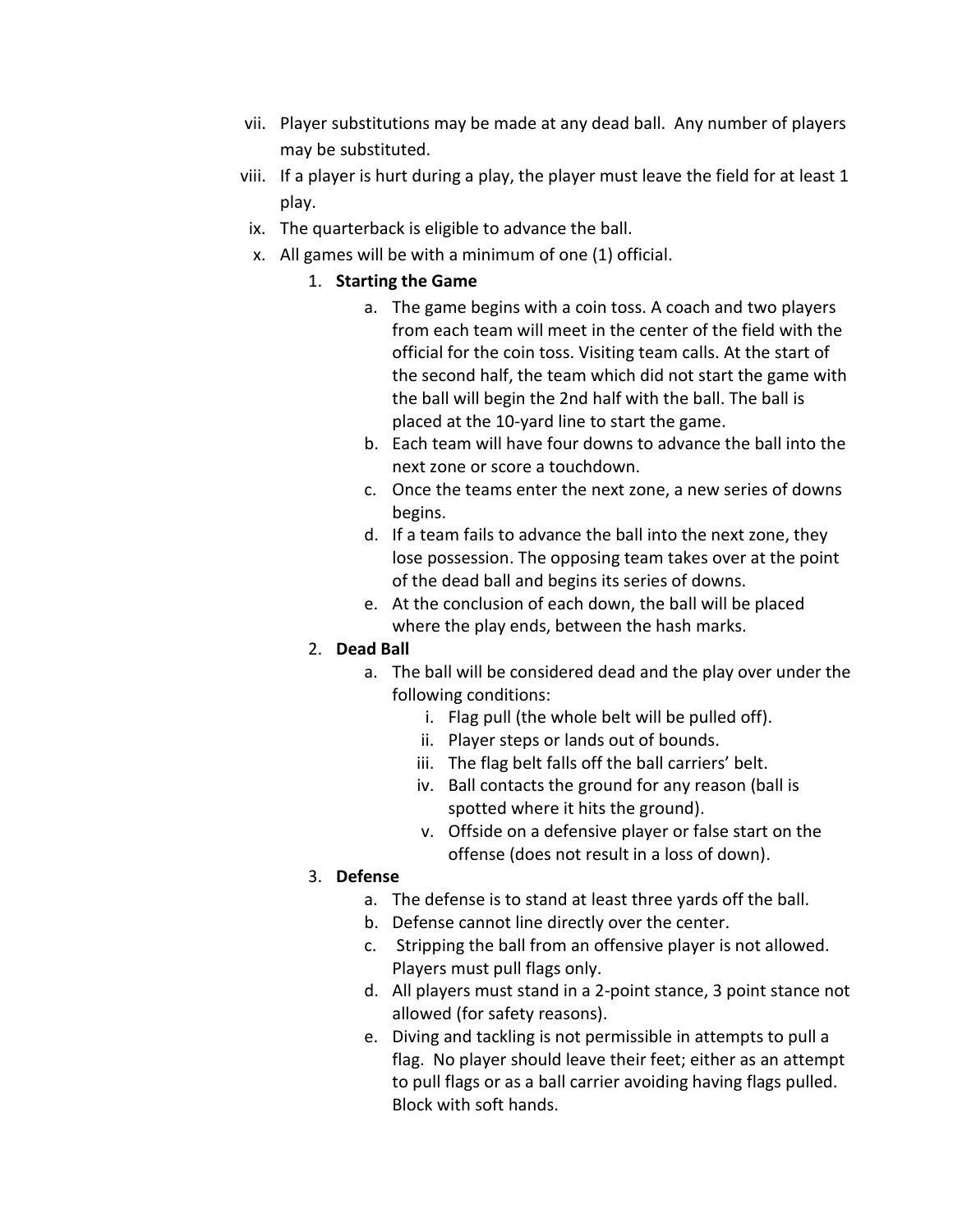f. Defensive rushers must avoid contact with offensive players (blockers). Rushers may not use their hands/arms to shove or move offensive players.

#### 4. **Offense**

- a. The offensive team must form a huddle away from the line of scrimmage between each play. No type of "hurry-up" offensive is permitted. The defense is not required to huddle and should be ready for play before the offensive team snaps the ball.
- b. The ball must be snapped between the center's legs; not off to one side or in any other manner.
- c. Center Snap
	- i. The ball must be snapped to the Quarterback between the center's legs and without touching the ground. Should the ball touch the ground, it shall be declared dead at the spot of the ball touching the ground.
	- ii. A false movement of the football by the center after he is set shall constitute a false start. At all times the ball shall be snapped from the center of the field or the spot marked by the official ball marker.
	- iii. Direct Snaps are legal; but there must be a clear and immediate exchange of the ball between the center and the quarterback.
	- iv. No center sneaks
	- v. Shotgun is allowed if ball can remain in motion to continue play.
- d. If the ball is intercepted the play will continue.
- e. Teams will start with the ball on their own 10-yard line. They will have 4 downs to reach the next zone. Zones will be marked on the field every 20 yards (20-yard line, 40-yard line, 20 yard line). Once a team reaches the next zone, they will have 4 more downs to reach the next zone.
- f. All players are eligible receivers.
- g. Quarterbacks may advance the ball. Once the quarterback has crossed the line of scrimmage, any defensive player may pursue the quarterback. If the ball is down at or within the 3 yard line of the defending teams goal line the quarterback is ineligible to rush the ball.
- h. Screen blocking is allowed. Offensive linemen must have their hands holding the front of their shirt with their elbows down when blocking a rushing defensive player.
- i. Once the ball has been marked/blown "ready for play" the offense will have 40 seconds to snap the ball.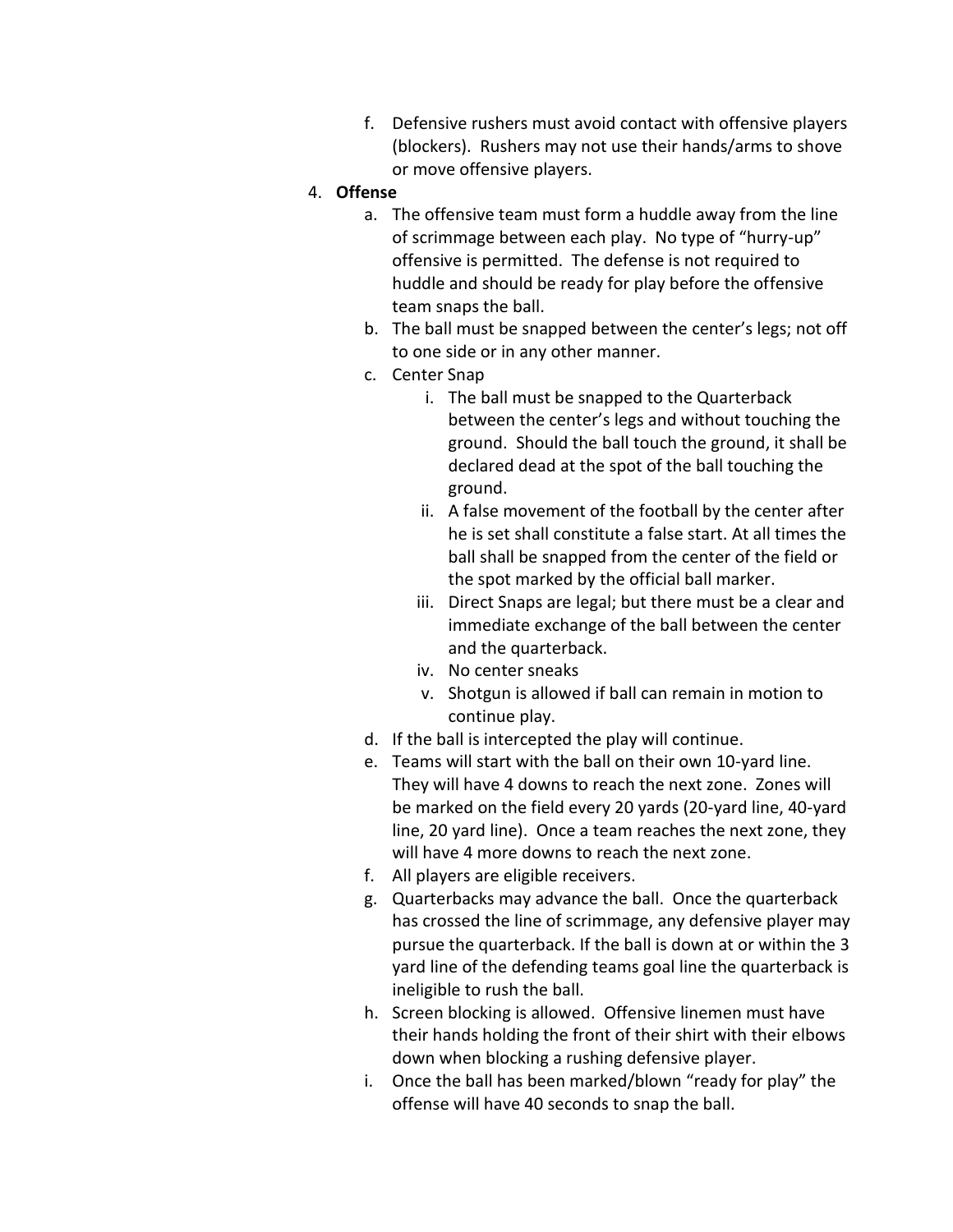#### 5. **Rough Play**

- a. Flag is non-contact and intentional blocking, or unsportsmanlike contact will not be allowed. Incidental contact is common and unavoidable. It will be the responsibility of all coaches to monitor and regulate their own players in regard to rough play. Coaches should exercise good judgment on dealing with rough play, according to fairness and sportsmanship. Teaching should take precedent over penalty assessment concerning roughing. Children may be asked to sit a game out if they engage in rough play after being warned by a coach or official.
- b. Any issues concerning rough play, unsportsmanlike conduct or rule violations during a game should be reported to the Athletic Programs Supervisor as soon as possible. The Town retains the right to resolve issues to maintain fairness and integrity to the game process.

#### 6. **Scoring**

- a. Touchdown 6 points
- b. Extra point (from  $3$ -yard line)  $-1$  point
- c. Two-point conversion (from 5-yard line) 2 points
- d. Safety 2 points

# 7. **Forfeits**

- a. There will be a five (5) minute grace period for the first game of the day. Teams may start and play with the minimum number of players required for each league. Teams that do not have the minimum number of players must forfeit their game, but a scrimmage game may be played. If a team does not have enough players to play, rather than forfeit, split players from both teams so that a game may be played.
- b. All other games will start at the regular scheduled game time or immediately following the previous game.

# 8. **Penalties**

- a. Offside 5 yards from the previous spot
- b. Delay of Game  $-1^{st}$  offense will result in a warning; any occurrence thereafter – 5 yards
- c. Illegal formation (too many players in the back field; not enough players on the line of scrimmage) – 5 yards
- d. Illegal rush 10 yards from the previous spot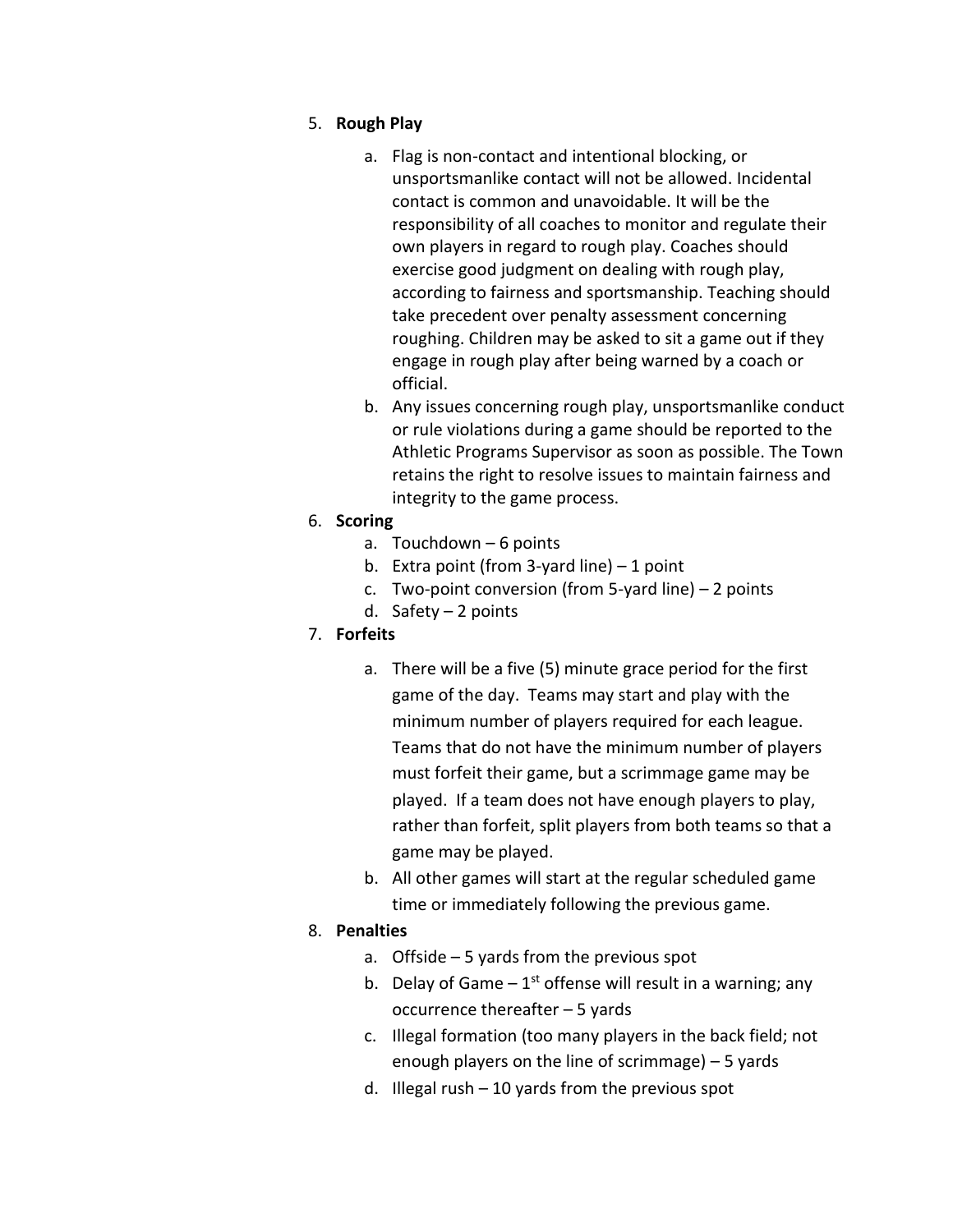- e. Tackling/Illegal contact 10 yards from spot of the foul
- f. Defensive player pulling offensive player's flag to make him/her ineligible for play – 10 yards from the previous spot
- g. Flag guarding 5 yards from the spot of the foul, loss of down.
- h. Illegal procedure (more than 1 player in motion; shifts are legal, but all players must reset for 1 second before the ball is snapped) – 5 yards
- i. Offensive or Defensive Diving 10 yards from the spot of the foul

#### b. **5-6 Year Olds**

- i. The game will be played 7v7. If a team is missing players, the game may be played with as few as 6 players.
- ii. Every child must touch the ball at least once every game.
- iii. One coach for each team may stay on the field to call plays and adjust their players. The on-field coach and the sideline coach may switch responsibilities at any time. Once the offense lines up on the ball the coaches must be back 10 yards from the line of scrimmage. At this point on-field coaches are no longer allowed to talk or communicate to the players and must not interfere with player progress. Penalty: 1<sup>st</sup> offense is a warning; all subsequent offenses will result in a 10 yard unsportsmanlike penalty on the coach and he/she must leave the field. Another coach may take the place of the dismissed coach.
- iv. Penalties for the 6U league are more lenient.
- v. Players may not rush the quarterback; once the ball has been pitched or handed off, players may pursue the ball carrier.

#### c. **7-9 Year Olds**

- i. The game will be played 7v7. If a team is missing players, the game may be played with as few as 6 players.
- ii. One coach for each team may stay on the field to call plays and adjust their players. The on-field coach and the sideline coach may switch responsibility at any time. Once the offense lines up on the ball the coaches must be back 10 yards from the line of scrimmage. At this point they are no longer allowed to talk or communicate to the players and must not interfere with player progress. Penalty: 1<sup>st</sup> offense is a warning; all subsequent offenses will result in a 10-yard unsportsmanlike penalty on the coach and he/she must leave the field. Another coach may take the place of the dismissed coach.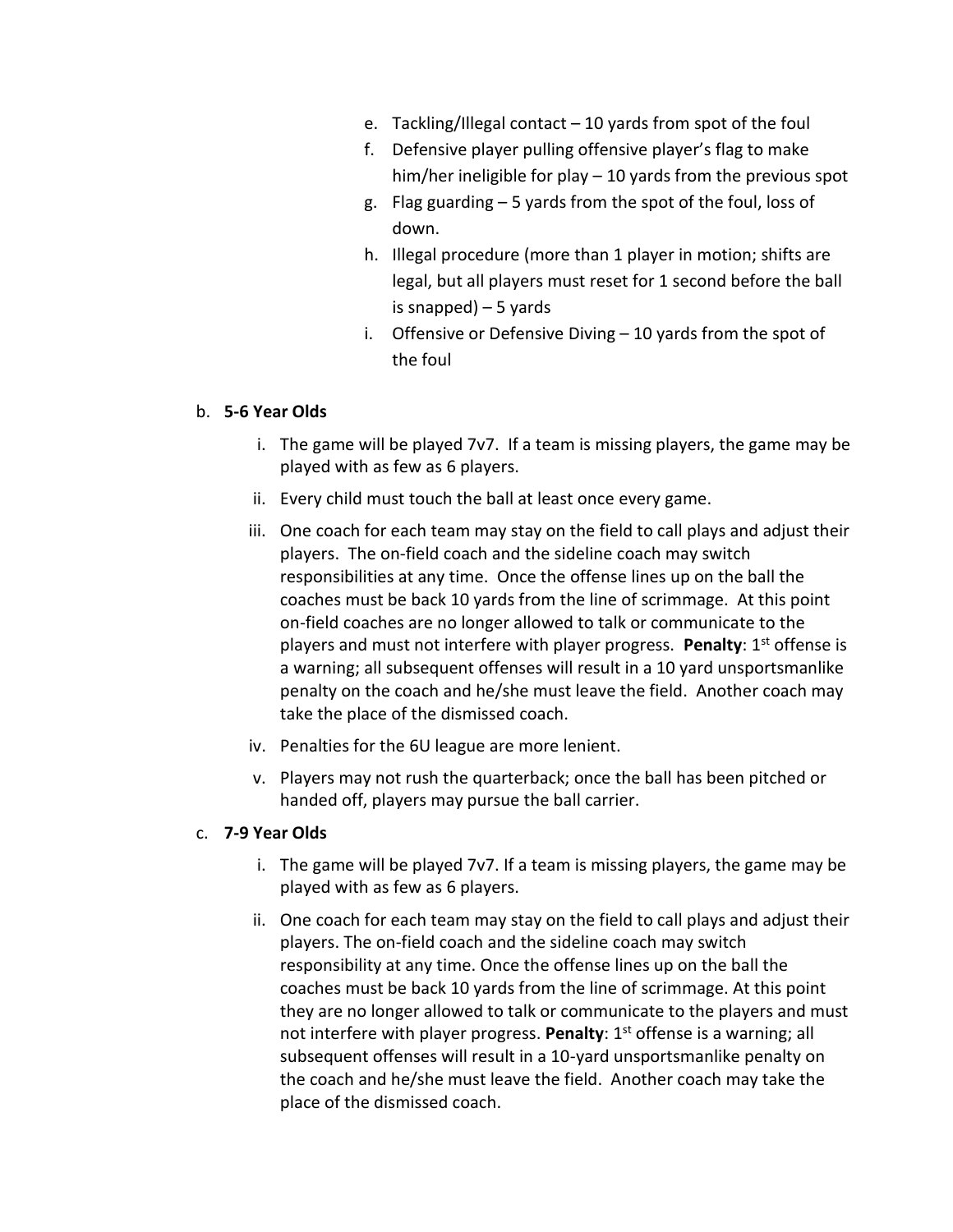- iii. Any player that wishes to rush the quarterback must be 7 yards off the ball prior to the snap. The official will mark 7 yards off the line of scrimmage prior to the snap showing where players must line up who will be rushing. Once the ball has been pitched or handed off players may pursue the ball carrier.
- iv. PUNTS:
	- 1. Punting team must notify the official that they will punt.
	- 2. The receiving team may place one player back to receive (catch) the punt.
	- 3. There are no punt returns
	- 4. All players other than the center, punter and a receiver must take a knee.
	- 5. No fake punts.
	- 6. No rushing the punter.
	- 7. If the ball touches the ground when hiked to the punter, the ball may be picked up and punted.
	- 8. The ball will be placed:
		- a. At the spot of the catch.
		- b. Where the receiving player first touches the ball.
		- c. Where the ball goes out of bounds.
		- d. Where the ball stops (if not caught by the receiving team).

#### d. **10-12 Year Olds**

- i. The game will be played 7v7. If a team is missing players, the game may be played with as few as 6 players.
- ii. Coaches are not allowed on the field.
- iii. Any player that wishes to rush the quarterback must be 7 yards off the ball prior to the snap. The official will mark 7 yards off the line of scrimmage prior to the snap showing where players must line up who will be rushing. Once the ball has been pitched or handed off, players may pursue the ball carrier.
- iv. PUNTS:
	- 1. Punting team must notify the official that they will punt.
	- 2. The receiving team may place one player back to receive (catch) the punt.
	- 3. All players other than the center, punter and a receiver must take a knee.
	- 4. No fake punts.
	- 5. No rushing the punter.
	- 6. If the ball touches the ground when hiked to the punter, the ball may be picked up and punted.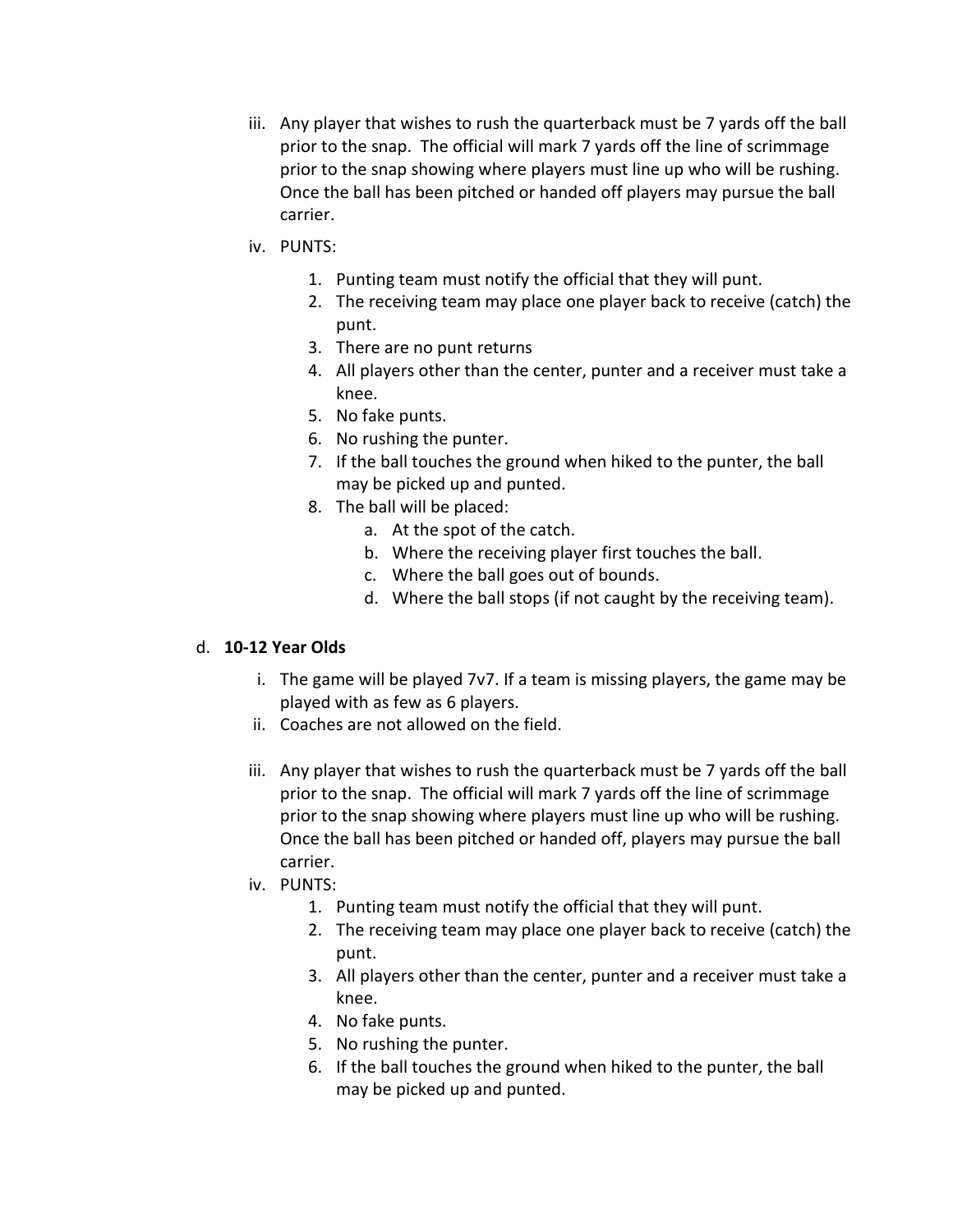- 7. The ball will be placed:
	- a. At the spot of the catch.
	- b. Where the receiving player first touches the ball.
	- c. Where the ball goes out of bounds.
	- d. Where the ball stops (if not caught by the receiving team).
	- e. There are no punt returns ball may be caught but no contact is allowed.

#### e. **13-15 Year Olds**

- i. The game will be played 5v5. If a team is missing players, the game may be played with as few as 4 players.
- ii. Coaches are not allowed on the field.
- iii. Any player that wishes to rush the quarterback must be 7 yards off the ball prior to the snap. The official will mark 7 yards off the line of scrimmage prior to the snap showing where players must line up who will be rushing. Once the ball has been pitched or handed off, players may pursue the ball carrier.
- iv. PUNTS:
	- 1. Punting team must notify the official that they will punt.
	- 2. The receiving team may place one player back to receive (catch) the punt.
	- 3. All players other than the center, punter and a receiver must take a knee.
	- 4. No fake punts.
	- 5. No rushing the punter.
	- 6. If the ball touches the ground when hiked to the punter, the ball may be picked up and punted.
	- 7. The ball will be placed:
		- a. At the spot of the catch.
		- b. Where the receiving player first touches the ball.
		- c. Where the ball goes out of bounds.
		- d. Where the ball stops (if not caught by the receiving team).
		- e. There are no punt returns ball may be caught but no contact is allowed.

# **VIII. Protest Procedure**

- a. All protests must be noted with a staff member or official at the time of the objection and received in writing within 24 hours of the game in question. Protest will only be allowed for rule misapplications. All judgment calls are final. Coaches may not question judgment calls or the integrity of the official.
- b. Protests must include a brief description of the play in question and the ruling that was made, reference to the written rule and how the rule was misapplied.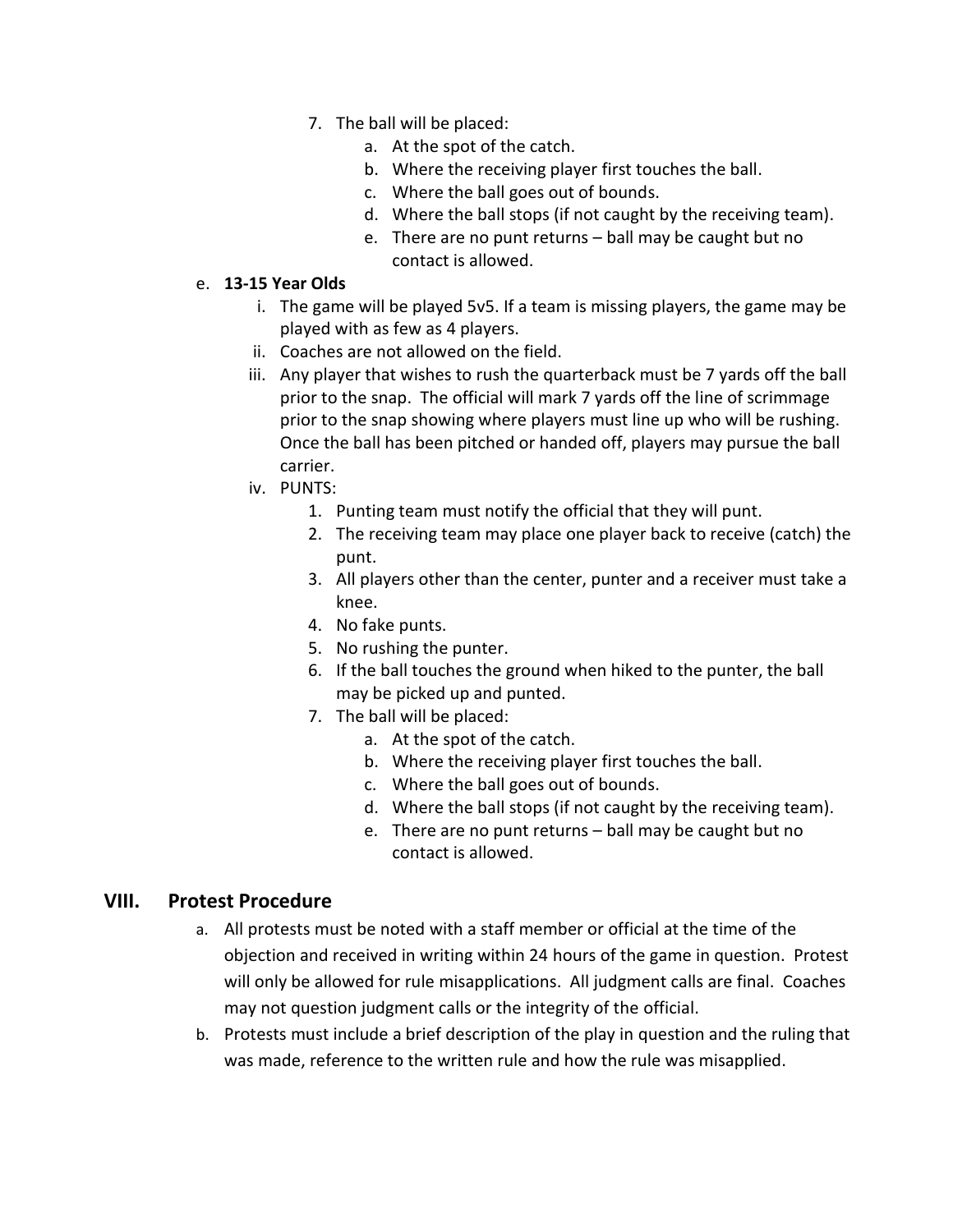- c. Protests will be ruled on by the Athletic Program Administrator. All decisions are final.
- d. Protests may be denied if the outcome does not have any bearing on final standings.
- e. All decisions will be made within one (1) week of the protest
- f. If a coach wishes to protest a tournament game, the game in question will stop until a ruling can be made by the Athletic Program Administrator.

# **IX. Schedules and Tournaments**

- a. Practices will be held during the week and on weekends until games begin. After the start of the game season, practices will be scheduled during the week with games being held on Saturdays.
- b. At the conclusion of the regular season, each division 9U and above will play in a single elimination tournament.
- c. Tournament seeding will be based upon the final regular season standings. Ties will be broken by head-to-head results. If a tie still exists, then the tie will be broken by coin flip.
- d. Tournament games will be played by regular season rules.
- e. Higher seeded team will be the home team.
- f. All tournament games must play until a winner is reached. If at the end of the regulation clock the game is tied, teams will play a college style overtime following the rules in section VII.
- g. The Town of Fuquay-Varina Parks, Recreation and Cultural Resources Department reserves the right to make changes to activity schedules when necessary.

# **X. Awards**

a. FVPRCRD provides individual awards for all players. Coaches are responsible for passing out individual awards to each player. If an award cannot be given to a player, please return it to the Fuquay-Varina Community Center and notify the parent that they may pick up their award there. Divisions ages 9U and younger receive individual commemorative trophies. Divisions 10U and older will receive individual achievement certificates.

# **XI. Code of Conduct**

a. Any coach, player or spectator that is ejected by an official or town staff member will be suspended for the team's next scheduled game. Suspensions may be longer depending upon the severity of the offense. All suspensions are at the discretion of the Athletic Program Administrator.